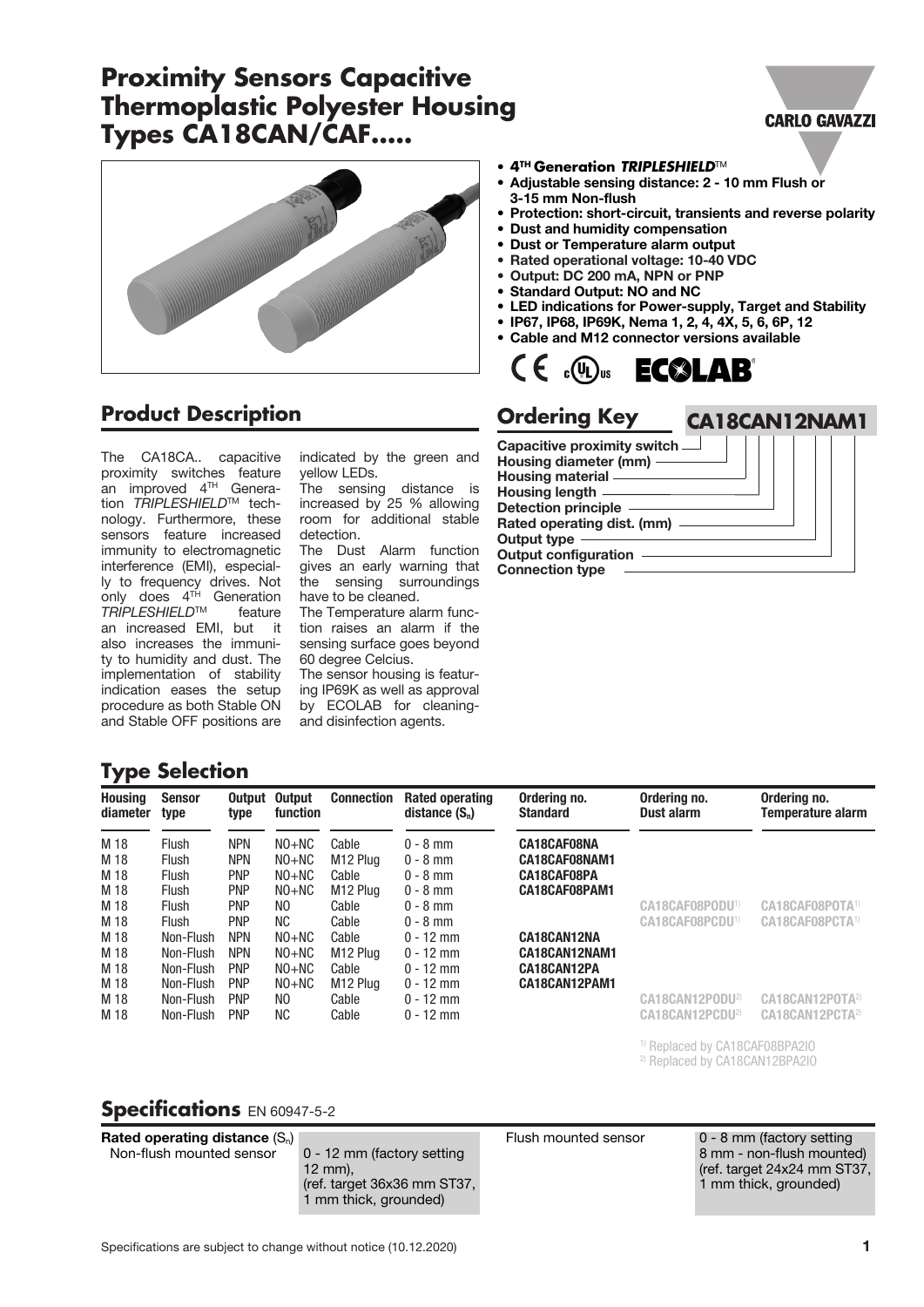#### **CARLO GAVAZZI**

### **Specifications (cont.)** EN 60947-5-2

| <b>Sensitivity control</b>                                              | Adjustable by potentiometer                                                                      |  |
|-------------------------------------------------------------------------|--------------------------------------------------------------------------------------------------|--|
| Electrical adjustment                                                   | 11 turns                                                                                         |  |
| Mechanical adjustment                                                   | 16 turns                                                                                         |  |
| Adjustable distance                                                     |                                                                                                  |  |
| Flush types                                                             | 2 to 10 mm                                                                                       |  |
| Non-flush types                                                         | 3 to 15 mm                                                                                       |  |
| <b>Effective operating dist.</b> $(Sr)$<br>Usable operating dist. (Su)* | $0.9 \times S_n \leq S_r \leq 1.1 \times S_n$<br>$0.85 \times S_r \leq S_u \leq 1.15 \times S_r$ |  |
| Repeat accuracy (R)                                                     | $\leq 5\%$                                                                                       |  |
| Hysteresis (H)                                                          | $3 - 20%$                                                                                        |  |
| Rated operational volt. $(U_B)$                                         | 10 to 40 VDC (ripple incl.)                                                                      |  |
| <b>Ripple</b>                                                           | ≤ 10%                                                                                            |  |
| <b>Output function</b>                                                  | NPN or PNP                                                                                       |  |
| <b>Output switching function</b>                                        | N.O. and N.C.                                                                                    |  |
| Rated operational current (le)                                          | $\leq$ 200 mA (continuous)                                                                       |  |
| <b>Capacitive load</b>                                                  | 100 nF                                                                                           |  |
| No-load supply current $(I_0)$                                          | $\leq$ 12 mA                                                                                     |  |
| Voltage drop $(U_d)$                                                    | $\leq$ 2.0 VDC @ 200 mA DC                                                                       |  |
| <b>Minimum operational</b>                                              |                                                                                                  |  |
| current $(\mathsf{I}_{m})$                                              | ≥ 0.5 mA                                                                                         |  |
| OFF state current $(I_r)$                                               | $\leq 100 \mu A$                                                                                 |  |
| <b>Protection</b>                                                       | Short-circuit, reverse                                                                           |  |
|                                                                         | polarity, transients                                                                             |  |
| <b>Frequency of operating</b>                                           |                                                                                                  |  |
| cycles (f)                                                              | 50 Hz                                                                                            |  |
| Response time OFF-ON (ton)                                              | ≤ 10 ms                                                                                          |  |
| Response time ON-OFF (toff)                                             | ≤ 10 ms                                                                                          |  |
| Power ON delay $(t_v)$                                                  | ≤ 200 ms                                                                                         |  |
| <b>Indication</b>                                                       |                                                                                                  |  |
| Target detected                                                         | LED, yellow                                                                                      |  |
| Power and detection stability                                           | LED, green                                                                                       |  |
| <b>Environment</b>                                                      |                                                                                                  |  |
| Installation category                                                   | III (IEC 60664, 60664A;                                                                          |  |
|                                                                         | 60947-1)                                                                                         |  |
| Degree of pollution                                                     | 3 (IEC 60664, 60664A;<br>$60947 - 1)$                                                            |  |
| Degree of protection                                                    | IP 67, IP 68/60 min., IP69K**                                                                    |  |
|                                                                         | (IEC 60529; 60943-1)                                                                             |  |
| NEMA type                                                               | 1, 2, 4, 4X, 5, 6, 6P, 12                                                                        |  |
| Operating temperature                                                   | $-30$ to $+85^{\circ}$ C ( $-22$ to $+185^{\circ}$ F)                                            |  |
| Max. temperature on sensing face                                        | 120°C (248°F)                                                                                    |  |
| Storage temperature                                                     | -40 to +85°C (-40 to +185°F)                                                                     |  |
| <b>Rated insulation voltage</b>                                         | 1 kVAC (rms)                                                                                     |  |
|                                                                         | IEC protection class III <ii< td=""><td></td></ii<>                                              |  |
| <b>Tightening torque</b>                                                | ≤ 2.6 Nm                                                                                         |  |
|                                                                         |                                                                                                  |  |

| <b>Connection</b>                             |                                                          |
|-----------------------------------------------|----------------------------------------------------------|
| Cable                                         | PVC,                                                     |
|                                               | $\varnothing$ 5.2 x 2 m, 4 x 0.34 mm <sup>2</sup>        |
|                                               | Oil proof, grey                                          |
| Plug (M1)                                     | M12 x 1 - 4 pin                                          |
| Temperature alarm output                      | $60^{\circ}$ C ± 5°C                                     |
| Response time examples                        |                                                          |
| $T_A = 25^{\circ}C$                           | 14 sec $\mathcal{Q}$ T <sub>EXC</sub> = 800 $^{\circ}$ C |
|                                               | 315 sec $\circledR$ T <sub>EXC</sub> = 80 $^{\circ}$ C   |
| TRIPLESHIELD™                                 |                                                          |
| <b>Exceeding the norms for</b>                |                                                          |
| capacitive sensors                            |                                                          |
| Electrostatic discharge                       |                                                          |
| (EN61000-4-2)                                 |                                                          |
| Contact discharge                             | > 40 kV                                                  |
| Air discharge                                 | $>40$ kV                                                 |
| Electrical fast transients/burst              |                                                          |
| (EN 61000-4-4)                                | ±4kV                                                     |
| Surge                                         |                                                          |
| (EN 61000-4-5)                                |                                                          |
| Power-supply                                  | $>$ 2kV (with 500 $\Omega$ )                             |
| Sensor output                                 | $> 2$ kV (with 500 $\Omega$ )                            |
|                                               |                                                          |
| Wire conducted disturbances<br>(EN 61000-4-6) | $>$ 20 Vrms                                              |
|                                               |                                                          |
| Power-frequency magnetic                      |                                                          |
| fields (EN 61000-4-8)                         |                                                          |
| Continous                                     | > 60 A/m, 75.9 μ tesla                                   |
| Short-time                                    | > 600 A/m, 759 µ tesla                                   |
| Radiated RF electromagnetic                   |                                                          |
| fields (EN 61000-4-3)                         | > 20 V/m                                                 |
| Shock (IEC 60068-2-27)                        | 30 G / 11ms, 3 pos, 3 neg                                |
|                                               | per axis                                                 |
| Rough handling shocks                         |                                                          |
| (IEC 60068-2-31)                              | 2 times from 1m                                          |
|                                               | 100 times from 0,5m                                      |
| Vibration (IEC 60068-2-6)                     | 10 to 150 Hz, 1 mm / 15 G                                |
| <b>Housing material</b>                       |                                                          |
|                                               |                                                          |
| Body                                          | PBT, grey,<br>30% glass reinforced                       |
|                                               |                                                          |
| Cable gland                                   | PA12, black<br>PA12, black                               |
| Fingernuts                                    | Nylon                                                    |
| Trimmershaft                                  |                                                          |
| Weight                                        |                                                          |
| Cable version                                 | 150 <sub>g</sub>                                         |
| Plug version                                  | 75 g                                                     |
| <b>Approvals</b>                              | cULus (UL508), ECOLAB                                    |
| <b>CE-marking</b>                             | Yes                                                      |
| $MTTF_d$                                      | 825 years @ 40°C (+104°F)                                |

\* For Flush type sensor flush mounted in conductive material, the usable operating distance (Su) is 0.80 x S<sub>r</sub>  $\leq$  S<sub>u</sub>  $\leq$  1.2 x S<sub>r</sub> for temperatures exceeding 0 - 60 °C ( 32 - 140°F).

\*\* The IP69K test according to DIN 40050-9 for high-pressure, high-temperature wash-down applications. The sensor must not only be dust tight (IP6X), but also able to withstand high-pressure and steam cleaning. The sensor is exposed to high pressure water from a spray nozzle that is fed with 80°C water at 8'000– 10'000 KPa (80–100bar) and a flow rate of 14–6L/min. The nozzle is held 100 –150 mm from the sensor at angles of 0°, 30°, 60° and 90° for 30s each. The test device sits on a turntable that rotates with a speed of 5 times per minute. The sensor must not suffer any damaging effects from the high pressure water in appearance and function.

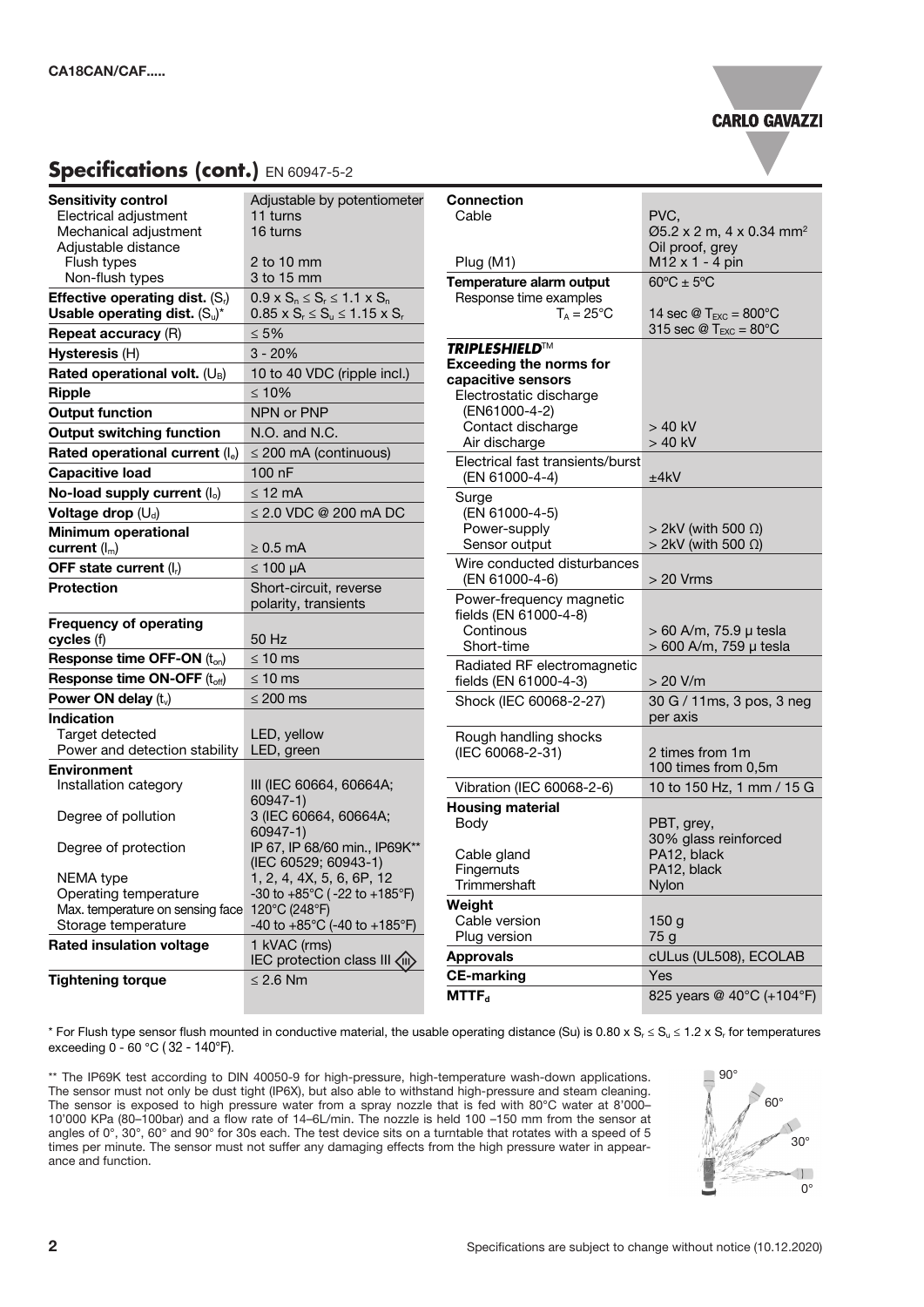

# **Adjustment Guide**

The environments in which capacitive sensors are installed can often be unstable as regards temperature, humidity, object distance and industrial (noise) interference. That is why Carlo Gavazzi offers as standard features in all TRIPLESHIELD™ capacitive sensors a user-friendly sensitivity adjustment instead of a fixed sensing range. Likewise, these sensors provide an extended sensing range to accommodate mechanically demanding areas and temperature stability to ensure high immunity to electromagnetic interference (EMI) and a minimum need for adjusting sensitivity, if the temperature varies.

Note:

The sensors are factory set (default) to nominal sensing range Sn.S<sub>n</sub>.

# **Wiring Diagram**



### **Detection Diagram**

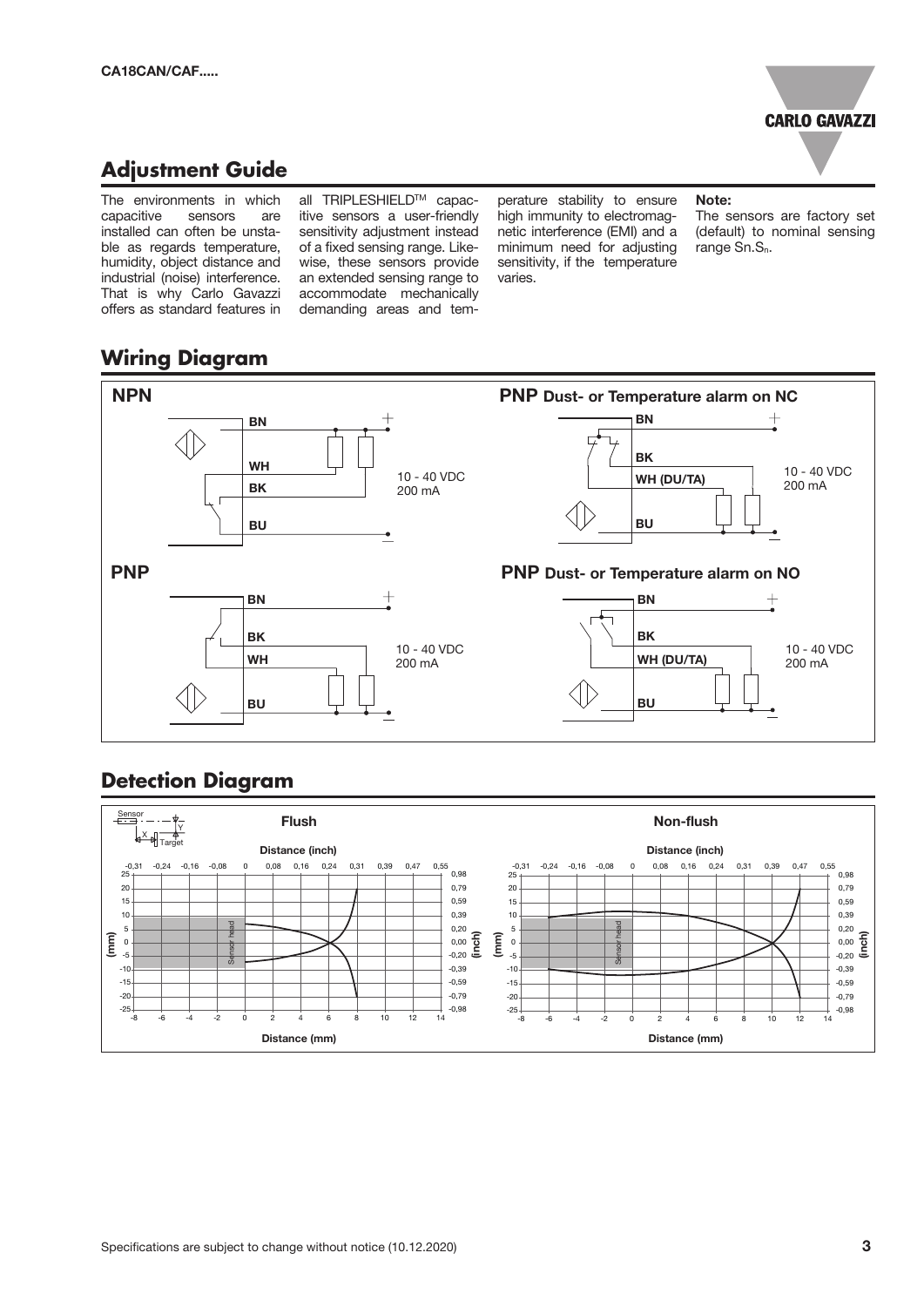

# **Detection Stability Indication**



## **Dimensions**